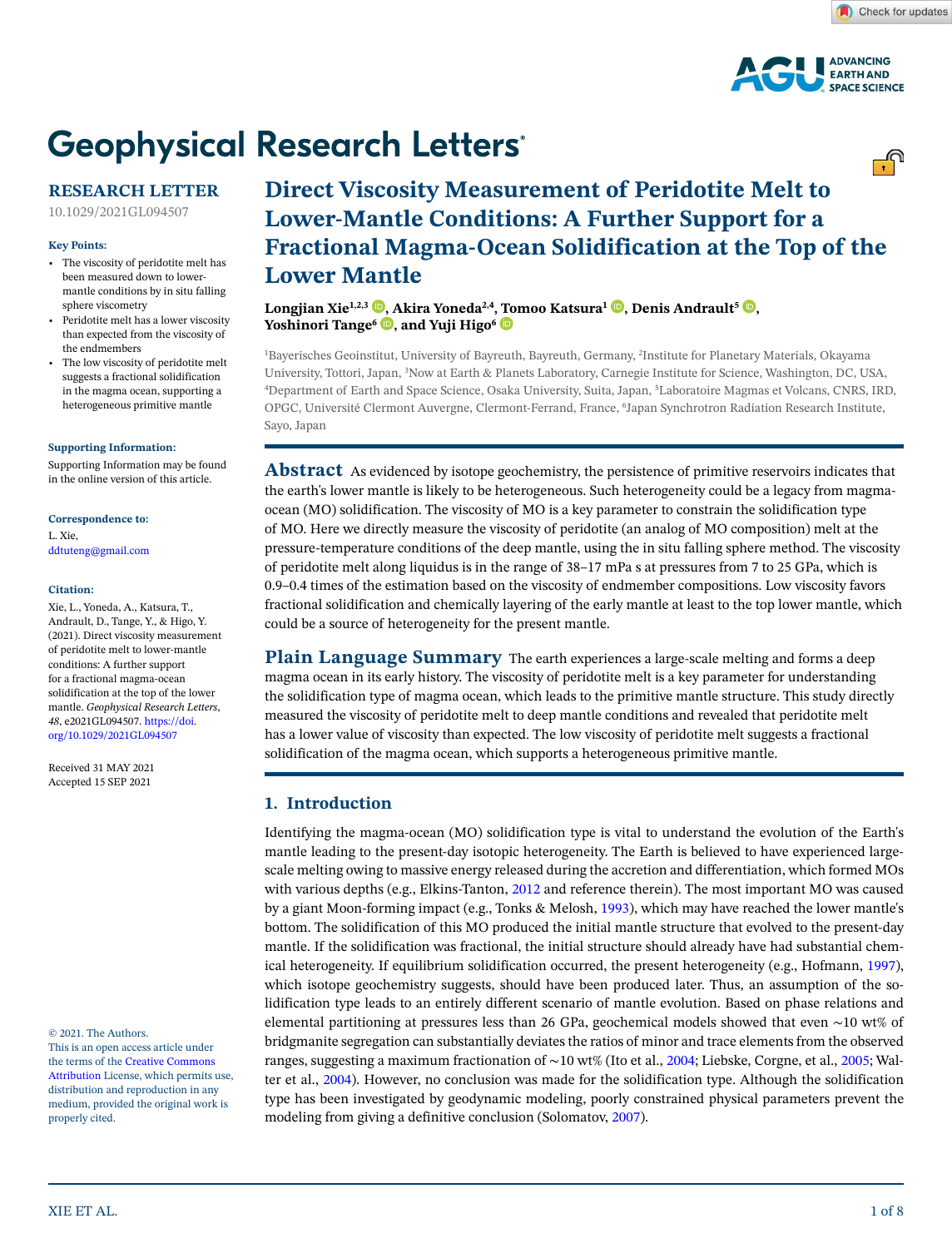Although viscosity is an essential parameter for geodynamic modeling, the viscosity of peridotite melt has not been directly measured under lower-mantle conditions. It was measured at ambient pressure using a concentric cylinder viscometer (Dingwell et al., [2004\)](#page-6-3) and at upper-mantle pressures up to 13 GPa using the in situ falling sphere viscometry in a multianvil apparatus (Liebske, Corgne, et al., [2005](#page-7-1); Liebske, Schmickler, et al., [2005](#page-7-4)). Several studies measured melt viscosity with endmember compositions of peridotite, that is, forsterite, enstatite, and diopside, under conditions up to the top lower-mantle also by the falling sphere viscometry in a multianvil apparatus (Cochain et al., [2017;](#page-6-4) Reid et al., [2003](#page-7-5); Xie et al., [2020\)](#page-7-6). Although the combination of the logarithmic viscosity of endmember melt led to the peridotite-melt viscosity of 0.01–0.1 Pa s (Xie et al., [2020](#page-7-6)), this calculation should contain significant uncertainties due to the absence of a physically justified mixing law. The peridotite-melt viscosity was also estimated based on element diffusivity using the Eyring equation (Posner et al., [2018](#page-7-7)), but this estimation highly depends on the assumption of ionic translation distance. Although density function simulations also attempted to determine melt viscosity, investigations have been limited to simple endmember systems (Karki & Stixrude, [2010](#page-7-8); Nevins et al., [2009;](#page-7-9) Verma & Karki, [2012\)](#page-7-10).

In this study, we directly measured the peridotite-melt viscosity under top lower-mantle conditions, that is, pressures up to 25 GPa, by the in situ falling sphere viscometry in a multianvil apparatus to indicate a much lower viscosity than Xie et al.'s ([2020\)](#page-7-6) estimation by the combination of endmember viscosity. This low melt viscosity suggests a fractional solidification of the MO.

#### **2. Methods**

#### **2.1. Experiments at High Pressures and High Temperatures**

The in situ falling sphere viscometry was performed in a double-stage 1,500 t multianvil apparatus (SPEED 1500) installed in the beamline BL04B1 at the synchrotron radiation facility SPring-8, Japan. Pressures were generated by WC cubes (carbide grade: TF05, Fujilloy, Japan) with 26 mm edge length and 4 mm truncation edge length. The cell assembly (Figure S1a) followed the design described in Xie et al. [\(2020](#page-7-6)). In order to melt the sample without sacrificing the quality of ultrafast radiography, we adopted X-ray transparent graphite and boron-doped diamond (BDD) heaters at pressures lower and higher than 8 GPa, respectively. The BDD heater especially renders it possible to generate temperatures up to 4,000 K (Xie et al., [2017](#page-7-11)), which is sufficient to melt peridotite completely at pressures up to 30 GPa. A peridotite sample with a Re sphere near the top as a probe was loaded in a graphite capsule. The Re-sphere diameter was as small as ∼70 μm to induce a laminar flow around the falling spheres. Details of synthesizing sample and fabricating Re sphere are given in Text S1. A  $\rm W_{97}Re_3-W_{75}Re_{25}$  thermocouple was placed below the graphite capsule to monitor the power-temperature relationship before rapid heating for a sphere fall. A tube made of a mixture of MgO and 10 wt% diamond with ∼1 μm grain size was placed outside the capsule to measure sample pressures based on the lattice constants of MgO with the equation of state proposed by Tange et al. [\(2009](#page-7-12)). The role of the diamond is to minimize grain growth of MgO and to obtain high-quality diffraction patterns.

After compression to a desired press load at room temperature, the temperature was slowly raised to 1,273 or 1,773 K to determine the sample pressure and power-temperature relationships, and then rapidly raised to a target temperature for the viscosity measurement. The target temperature was set 100–200 K above the liquidus temperature given by Zhang and Herzberg ([1994\)](#page-7-13). The temperature overshoot upon the rapid temperature increase was less than 200 K (Xie et al., [2020](#page-7-6)). The fall of the Re sphere was tracked by X-ray radiography using an ultra-fast camera with a maximum frame rate of 1,000 fps. The temperature difference is estimated ∼60 K within the capsule. The pressure uncertainty was less than 1 GPa (Xie et al., [2020](#page-7-6)).

After the experiments, the texture and composition of the recovered samples were examined using a scanning electron microscope and an electron probe microanalyzer, respectively, at Bayerisches Geoinstitut, University of Bayreuth, Germany. The water content of Run S3301 was measured using Raman spectroscopy (Bolfan-Casanova et al., [2014\)](#page-6-5) at Laboratoire Magmas et Volcans, France.

#### **2.2. Viscosity Calculation and Error Analysis**

The melt viscosity (*η*) was obtained from the terminal velocity based on Stokes' law: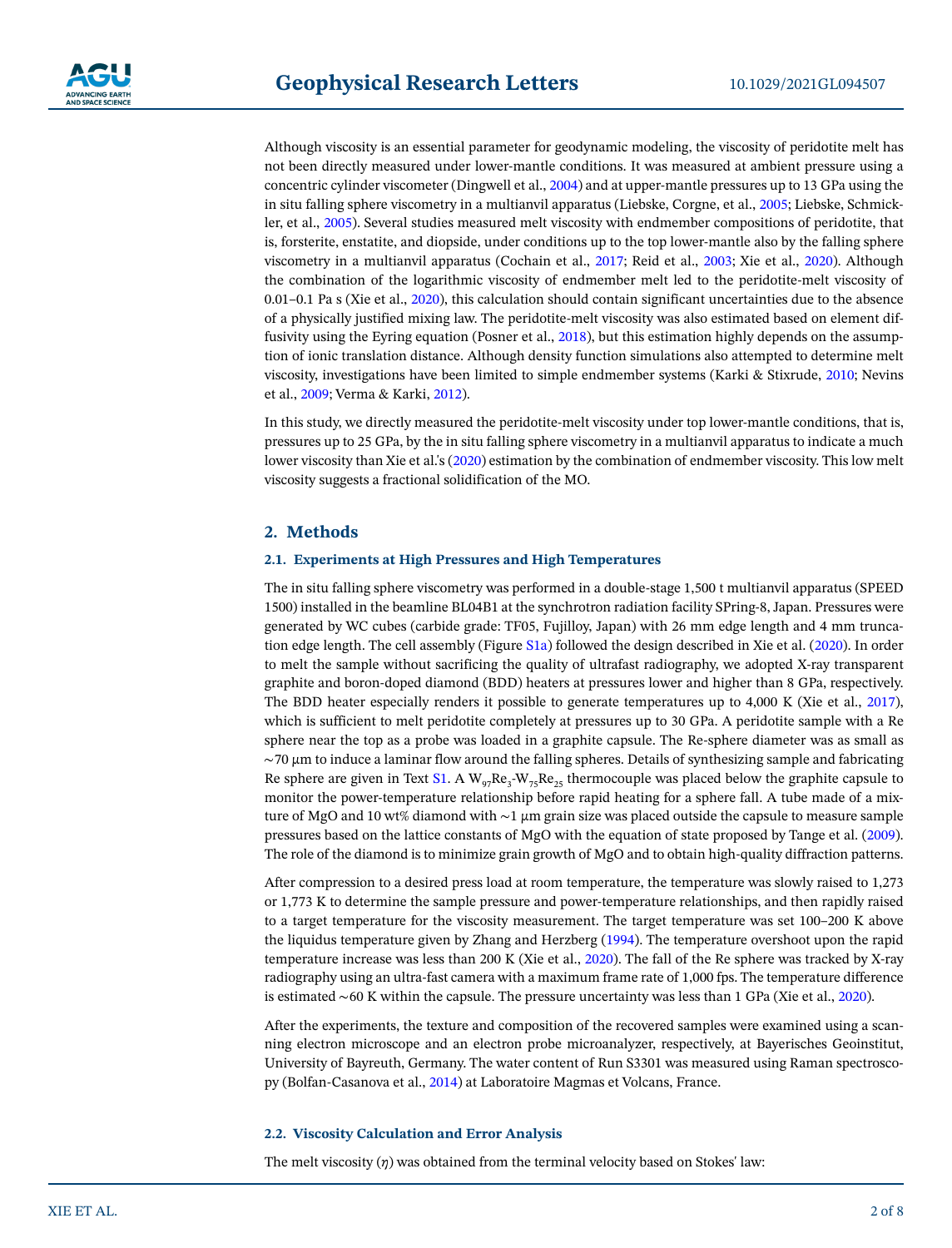

# **Geophysical Research Letters**



<span id="page-2-1"></span><span id="page-2-0"></span>**Figure 1.** Experimental observation of a falling sphere in Run S3299: (a) sequential radiographic images recorded during the fall of the Re-sphere, (b) position-time plot of the sphere. The sphere position was fitted by a Gaussian function in each X-ray radiographic image (blue symbols). The melt viscosity was calculated from the terminal velocity (dashed red line) using Equation [1](#page-2-1). (c) Velocity-time plot of the sphere. The red dashed line is the best fit through the data points in the equilibrium regime.

$$
\eta = \frac{2gr_s^2 \left(\rho_s - \rho_m\right)W}{9v_s E} \tag{1}
$$

$$
W = 1 - 2.104 \left(\frac{r_s}{r_c}\right) + 2.09 \left(\frac{r_s}{r_c}\right)^3 - 0.95 \left(\frac{r_s}{r_c}\right)^5 \tag{2}
$$

$$
E = 1 + 3.3 \left(\frac{r_s}{h_c}\right) \tag{3}
$$

where  $v_s$ ,  $r_s$ ,  $\rho_s$ ,  $\rho_m$ , and *g* are the terminal velocity, sphere radius, sphere density, melt density, and gravity acceleration, respectively. The parameters *W* and *E* are for correction due to the finite dimensions of the sample chamber with the radius  $r_c$  and height  $h_c$  (Faxén, [1922\)](#page-6-6). The radius and density of the Re spheres were corrected using the EOS of Re (Zha et al., [2004\)](#page-7-14). The density of peridotite melt was calculated from the liquid endmembers with forsterite, fayalite, enstatite, diopside, and anorthite compositions using the ideal mixing model (Thomas & Asimow, [2013](#page-7-15) and ref. therein). The propagation of experimental uncertainties was evaluated using a Monte Carlo method (details in Xie et al., [2020](#page-7-6)). The reproducibility of this method was within 6%, according to Xie et al. [\(2020](#page-7-6)).

#### **3. Results**

#### **3.1. Viscosity of Peridotite Melt Along Liquidus**

Table S1 summarizes the experimental conditions and results. The viscosity was measured at temperatures slightly higher than the peridotite liquidus at pressures of 7, 11, 16, 21, and 25 GPa. An example of the Resphere trajectory is shown in Figure [1.](#page-2-0) The sphere reached a terminal velocity judging from the diagrams of the position and velocity versus time (Figures [1b](#page-2-0) and [1c\)](#page-2-0). The recovered sample shows a reaction between the sphere and graphite capsule after the fall (Figure S1b), but we consider no reaction between the sphere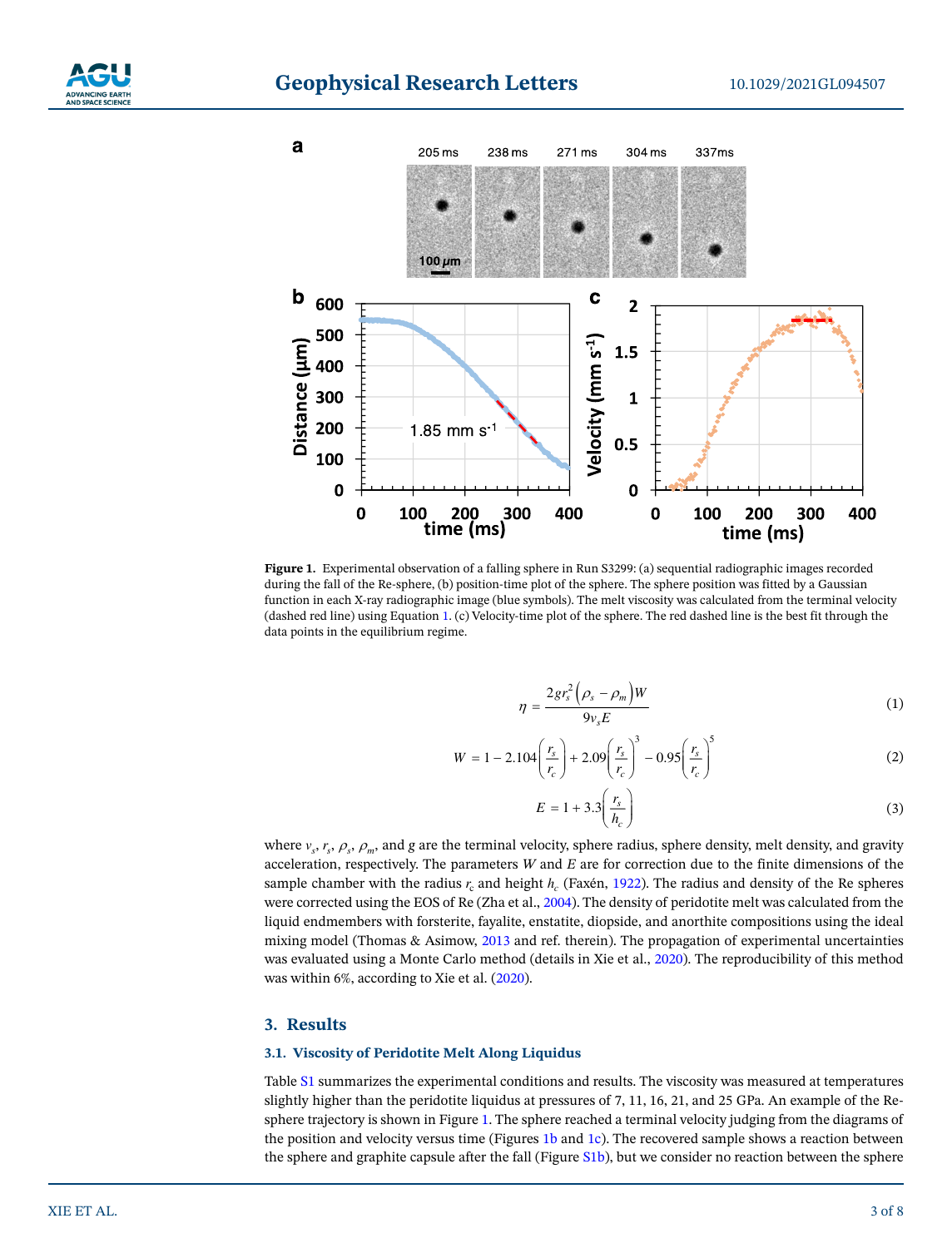



<span id="page-3-0"></span>**Figure 2.** Viscosities of peridotite melt under pressure. The red squares denote the present experimental data, whose temperatures are just above the liquidus. The blue, purple, and magenta solid curves denote viscosities, which are calculated using parameterized Equation [4](#page-3-1), at temperatures of 2,500, 3,000, 3,500 K, respectively. The dotted curves denote corresponding viscosities are calculated from the endmember viscosities. The red curve is the viscosity along the liquidus. D04: from Dingwell et al. [\(2004](#page-6-3)), L05: from Liebske, Schmickler, et al. ([2005\)](#page-7-4).

and melt during the sphere fall. The chemical composition of the melt after recovery is given in Table S2. The water content was under the detection limit (<100 ppm).

Figure [2](#page-3-0) shows the viscosity of peridotite melt under pressure. Our results at pressures of 7 and 11 GPa fall in the range obtained by the previous high-pressure study (Liebske, Schmickler, et al., [2005](#page-7-4)). The much faster camera and smaller Re spheres than previously adopted enabled us to record much more images during the sphere fall and significantly improved the precision of viscosity measurements. The obtained viscosity decreases from 38 (2) mPa s at 7 GPa to 17 (1) mPa s at 16 GPa, slightly increases to 20 (1) mPa s at 20 GPa, and finally decreases to 17 (1) mPa s at 25 GPa. Such complex pressure dependences were also reported for the endmember viscosity by Xie et al. ([2020\)](#page-7-6).

#### **3.2. Modeling Viscosity as a Function of Pressure and Temperature**

We modeled peridotite viscosity as a function of pressure and temperature using the Arrhenius equation with normalization to the liquidus temperature based on the obtained data (for details of the method to resolve the *P*-*T* effects on viscosity, see Xie et al., [2020\)](#page-7-6). The Arrhenius equation is therefore described as:

$$
\eta(P,T) = \eta_0 \exp\left(\frac{H_a(P)}{kT}\right) = \eta_0 \exp\left(\frac{H_a^*(P)}{T^*(P)}\right) \tag{4}
$$

<span id="page-3-1"></span>where  $\eta_0$ , *k*, *T*, *P*,  $T_m$ ,  $H_a$ ,  $T^*(P)$ , and  $H_a^*$ , respectively, are the scale factor, the Boltzmann constant, the absolute temperature, the pressure, the liquidus temperature at a given pressure, the activation enthalpy, the dimensionless temperature  $T/T_m(P)$ , and the dimensionless activation enthalpy  $H_a(P)/kT_m(P)$ . Along the liquidus, *T\**(*P*) equals unity, and Equation [4](#page-3-1) gives:

$$
\ln(\eta) = \ln(\eta_0) + H_a^*(P) \tag{5}
$$

We express  $H_a^*(P)$  using a third-order polynomial based on our high-pressure and Dingwell et al.'s ([2004](#page-6-3)) ambient-pressure viscosity data (Figure [2,](#page-3-0) Table S3). We noted that non-Arrhenian behavior was reported for a wide temperature range (from the glass transition to super liquidus temperatures) for peridotitic liquid (Dingwell et al., [2004;](#page-6-3) Liebske, Schmickler, et al., [2005\)](#page-7-4). However, the temperature dependence of silicate melt viscosity over a limited temperature range can be reasonably well described by the Arrhenius equation (such as Ghosh & Karki, [2011](#page-6-7); Reid et al., [2003](#page-7-5); Urbain et al., [1982](#page-7-16)). In the present study, the important temperatures for discussing MO solidification are bounded to the range between the solidus and liquidus. We expect that viscosity is closely following the Arrhenian law in the present study.

We then calculated the viscosity along isotherms based on Equation [4](#page-3-1) with the parameters shown in Table S3. The peridotite-melt viscosity shows a weak positive pressure dependence at constant temperatures in the investigated pressure range (Figure [2](#page-3-0), solid curves). Considering the uncertainty of temperature, the peridotite-melt viscosity directly measured is comparable or slightly lower than (0.9–0.4 times of) that calculated from the endmember viscosity (dotted curves).

The pressure dependence of the melt viscosity along isotherms enables us to calculate the actual activation enthalpy and the activation volume. Even though the activation enthalpies of liquids from endmember to peridotitic composition show complex pressure dependences, a linear fitting can average the pressure dependence within 10% for each composition (Figure S3). We, therefore, estimated the viscosity beyond the experimental pressure range by linear extrapolation using fixed activation energy of 116 (1) kJ mol−1 and an activation volume of 0.63 (4) cm<sup>3</sup> mol<sup>-1</sup> in the Arrhenius equation (Table [1\)](#page-4-0).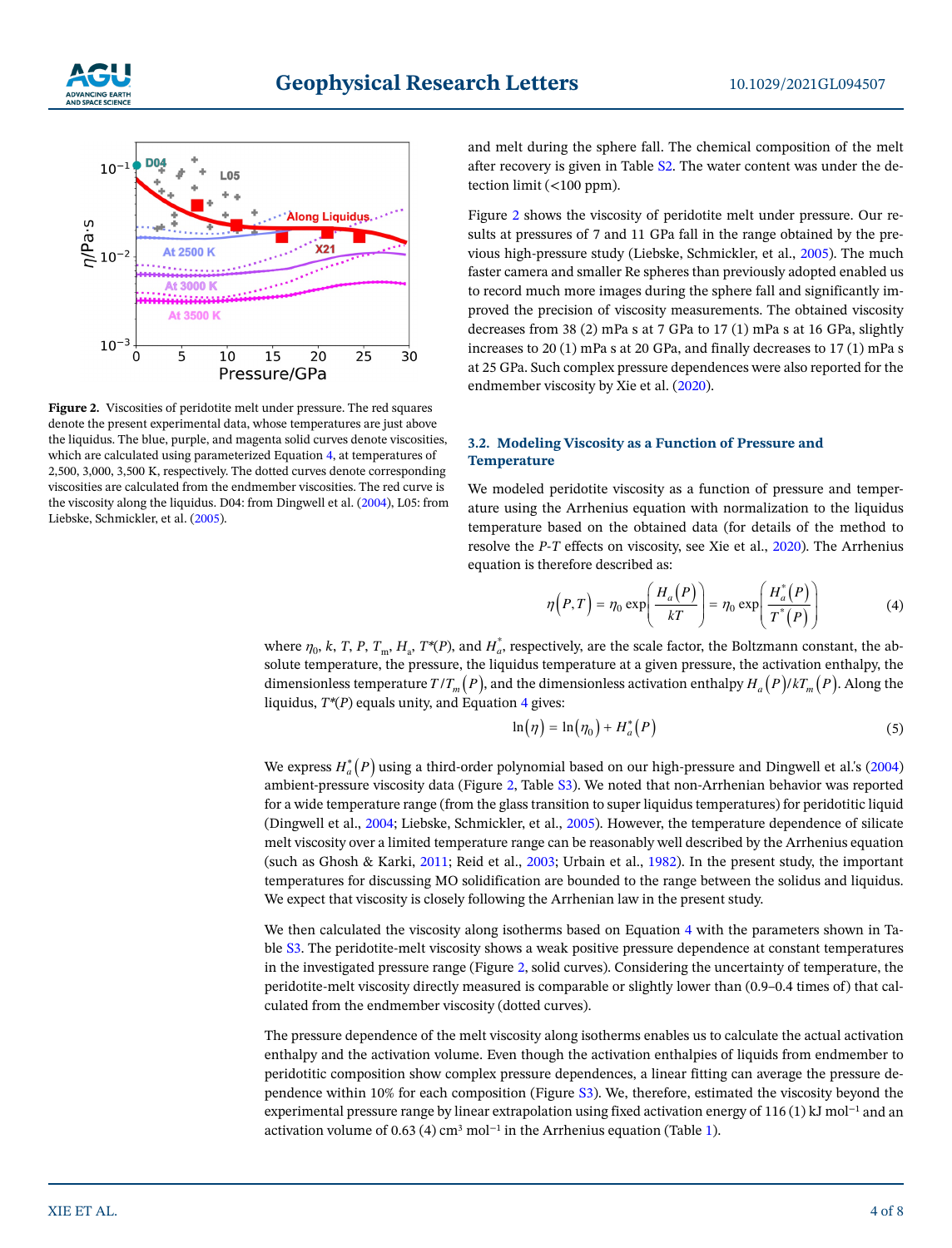![](_page_4_Picture_2.jpeg)

<span id="page-4-0"></span>

| Table 1<br>Model for the Activation Enthalpy (Figure $S3$ ) |                          |                                     |                             |
|-------------------------------------------------------------|--------------------------|-------------------------------------|-----------------------------|
| Composition                                                 | $\eta_0$ (Pa s)          | $a \text{ (cm}^3 \text{ mol}^{-1})$ | $b$ (kJ mol <sup>-1</sup> ) |
| Peridotite                                                  | $1.1(5) \times 10^{-4}$  | 0.63(4)                             | 116(1)                      |
| $Mg_2SiO_4^a$                                               | $2.3(12) \times 10^{-4}$ | 1.64(7)                             | 90(1)                       |
| MgSiO <sub>2</sub> <sup>a</sup>                             | $8(5) \times 10^{-5}$    | 1.14(19)                            | 141(3)                      |
| $CaMgSi2O6a$                                                | $3(7) \times 10^{-8}$    | 0.49(16)                            | 253(3)                      |
| <sup>a</sup> Values according to Xie et al. (2020).         |                          |                                     |                             |

#### **4. Discussion**

#### **4.1. Identification of Solidification Type of MO Based on the Obtained Viscosity Data**

The ratio of grain size of minerals precipitating in the MO to the critical grain size,  $R_{\text{mc}}$ , is the crucial parameter to identify the MO solidification type of the Earth. If  $R_{mg}$  is larger than unity, the MO should be frozen by the fractional crystallization. If it is smaller, it should be by the equilibrium crystallization. We therefore evaluate the  $R_{\text{mc}}$  of the MO with various depths in this section. The critical grain size in the definition of  $R_{\text{mc}}$  is the maximum grain size with which the grain can be suspended in the convecting MO. Namely, the negative buoyancy force acting on the grain

is balanced with the viscous drag force by convecting magma so that the grain stays at the same depth in the upwelling (e.g., Solomatov, [2007](#page-7-3)) although grains should inevitably fall to the MO bottom in the downwelling. Assuming all the grains in the downwelling are entrained in the upwelling, we calculate the upper bound of critical grain size (the lower bound of  $R_{m<sub>o</sub>}$ ) using the force balance between the negative buoyance and the viscous drag in the upwelling. The buoyancy force is the product of the gravity acceleration and the density difference between the mineral and melt. The viscous drag force is the product of the magma viscosity and the velocity of the grain relative to the convecting magma. The convection velocity is a function of the heat flux across the MO surface (Equation 9 in Text S2). Below, we briefly explain these parameters' evaluation, whose details are given in Text S2.

Among the above parameters, the surface heat flux,  $F_{\text{sur}}$  is a function of  $T_{\text{sur}}$  by the thermal radiation to space. During the MO crystallization, a primordial atmosphere may have blanketed the thermal radiation. As shown in Text S3, we express this effect using the effective temperature ( $T_{\text{eff}}$ ). The ratio of  $T_{\text{eff}}$  to  $T_{\text{sur}}$ is expressed using a parameter  $C_{\rm r}$  We obtain  $T_{\rm sur}$  from the temperature at the MO bottom,  $T_{\rm bot}$ , using the melting phase diagram of peridotite (Fiquet et al., [2010;](#page-6-8) Stixrude et al., [2009](#page-7-17)) along the adiabatic temperature gradient. For this calculation, the MO bottom is defined as the depth where the crystal fraction is 60%, denoted as  $D_{\text{box}}$ , because the mineral-melt mixture changes its rheology from melt-like to solid-like across this crystal fraction (e.g., Lejeune & Richet, [1995](#page-7-18)). The cooling of the MO led to a decrease in *T*sur, which decreased  $F_{\text{sur}}$  and  $T_{\text{bot}}$ , and made  $D_{\text{bot}}$  shallower.

The gain sizes of precipitating minerals should have been controlled by nucleation and growth by Ostwald ripening, respectively, when  $T_{\text{sur}}$  is higher and lower than the liquidus temperature of peridotite,  $T_{\text{liq}}$ , at the surface. When  $T_{\text{sur}}$  was higher than  $T_{\text{liq}}$  at the surface, the crystallization zone (CZ), defined as the region where minerals and melt coexist in MO, was extended from  $D_{\text{bot}}$  to the depth at which the liquidus and MO adiabatic intersect. Under this circumstance, all grains dissolved and disappeared near the surface in upwelling flow, and new grains nucleated at the CZ top in downwelling flow. This process limited the grain lifetime, which was about one week (Solomatov, [2007](#page-7-3)). Since this lifetime is too short for grain growth, nucleation should have controlled the grain size. When  $T_{\text{sur}}$  became lower than the  $T_{\text{liq}}$ , the CZ top reached the surface. Hence, some grains should have survived at the surface in upwelling flow, and the survived grains should have grown in downwelling flow. The growth of these grains should have continued until the MO completely solidified. Under this circumstance, the grain growth by Ostwald ripening should have controlled the grain size.

The adiabatic temperature gradient should significantly have affected the depth of the liquidus and MO adiabatic intersection, thus, in turn, the CZ thickness and the depth when the grain-size controlling mechanism switches. Unfortunately, the latent heat of crystallization of peridotite melt has only been measured up to 4 GPa (Kojitani & Akaogi, [1997](#page-7-19)). The latent heat causes a smaller temperature gradient, and therefore, a shallower depth of the intersection between the liquidus and the MO adiabatic than when neglecting the latent heat. As a result, the latent heat should have produced a thicker CZ. We considered two endmember cases: the CZ extends (1) in the entire MO or (2) up to the intersection between the liquidus and the adiabatic by neglecting the latent heat of crystallization. In case 1, Ostwald ripening increased the grain size from the onset of MO solidification, and the calculated *Rmc* represents an upper bound of the actual *Rmc*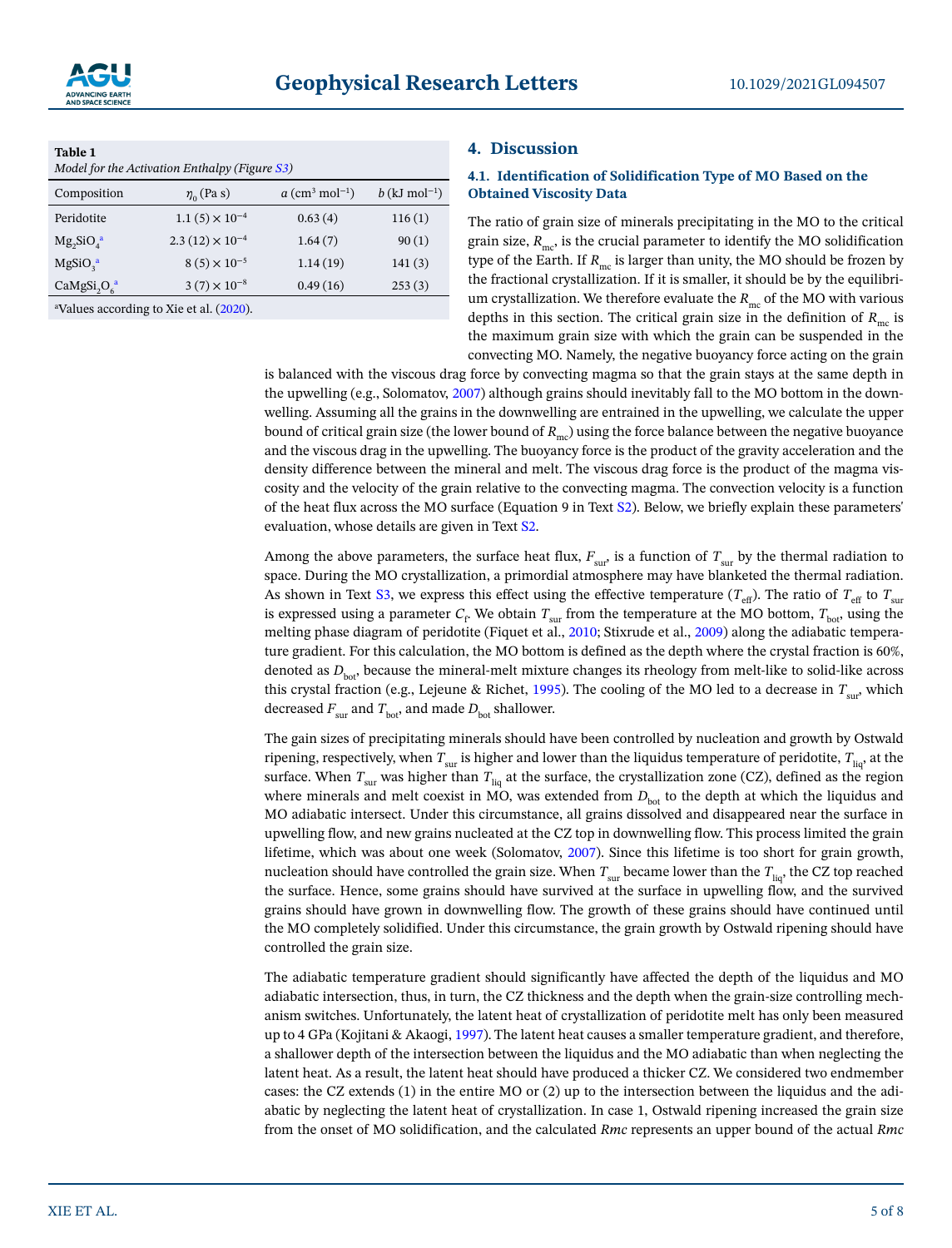![](_page_5_Picture_0.jpeg)

## **Geophysical Research Letters**

![](_page_5_Figure_3.jpeg)

<span id="page-5-0"></span>**Figure 3.** Mineral/critical diameter ratio as a function of magma-ocean (MO) depth using bridgmanite as a solid phase and a solid-melt Fe partition coefficient of 0.2 (a) and 0.6 (b). Red solid and dotted curves are the ratios using the viscosity of peridotite melt from this study without a blanketing effect ( $C_{\rm f}=1$ ) and with a 20% blanketing effect (C<sub>f</sub> = 0.8), respectively. Light blue and purple lines are the ratios using the viscosity calculated from the endmembers for peridotite and chondrite compositions, respectively (Xie et al., [2020](#page-7-6)). The yellow (low *Rmc*) and white (high *Rmc*) regions indicate the chemical equilibrium and fractional solidifications, respectively. The black arrows mark the depth where the switch of grain-size controlling mechanism occurs.

in MO. In case 2, Ostwald ripening became significant after  $D_{\text{bot}}$  reaches 700 km, and the calculated *Rmc* represents a lower bound.

The density difference between the mineral and melt has some uncertainties due to insufficient knowledge about the Fe partition coefficient of the mineral to the melt  $(K_{F_P})$ . Here we assume that  $K_{F_P}$  is from 0.2 to 0.6 (Andrault et al., [2012](#page-6-9)). Figures S6b and S6c show the average mineral density and density difference with  $K_{F_P}$  of 0.2 and 0.6, respectively. With decreasing MO depth by the MO cooling, the density contrast should have first increased from 200 to 400 kg/m<sup>3</sup> due to the higher bulk modulus of bridgmanite than the melt (Figure S6c). When the MO depth reached 900-km depth, it should have started to decrease to 100 kg/m<sup>3</sup> because the first liquidus phase changed from bridgmanite to majorite at the MO top. It should have finally increased again to 300 kg/m<sup>3</sup> due to the higher olivine bulk modulus than the melt. Thus, the density difference should have had a maximum and minimum when the MO bottom reached 900- and 400-km depths, respectively. The estimated density difference is 80 kg/m<sup>3</sup> larger with  $K_{Fe} = 0.6$  than  $K_{Fe} = 0.6$  before the MO bottom reached 900-km depth, but nearly identical after that.

Based on the above scenario and estimation, we evaluate the average  $R<sub>mc</sub>$  in the CZ as a function of the bottom depth of the cooling MO (Figure [3](#page-5-0)). When the MO bottom was located at depths from 2500 to 700 km, *R*<sub>mc</sub> should have been slightly larger (up to a factor of ∼1.5) than unity if  $K_{F_e} = 0.2$  and no blanketing effect. If  $K_{Fe} = 0.6$ , the  $R_{me}$  should have been up to 1.4 times larger than the case of  $K_{Fe} = 0.2$ , but this effect should have become negligibly small when the MO bottom became shallower than 700 km. If we consider the blanketing effect with  $C_{\rm f}$  = 0.8,  $R_{\rm mc}$  should have been twice larger. When the MO bottom reached 900 km depth, *R*<sub>mc</sub> should have started to decrease so that it should have been less than unity when the MO bottom was at 700 km depth. With further decreasing the MO depth,  $R_{\text{mc}}$  should have rapidly increased and become larger than 10. Considering that viscosities at depths greater than 1,000 km contain significant uncertainties due to the far extrapolation of both pressure and temperature, we conclude that  $R_{\text{mc}}$  should have generally been greater than unity down to the top lower mantle, which supports the fractional crystallization in the MO, leading to chemical heterogeneity at least to the top lower mantle.

Our previous study (Xie et al., [2020\)](#page-7-6) concluded that  $R_{\text{mc}}$  should have been less than unity in a peridotitic MO but larger than unity in a chondritic MO before the MO bottom had reached 700 km depth, if the blanketing effect is ignored. With a small blanketing effect ( $C_{\rm f}$  = 0.8),  $R_{\rm mc}$  should have been larger than unity in both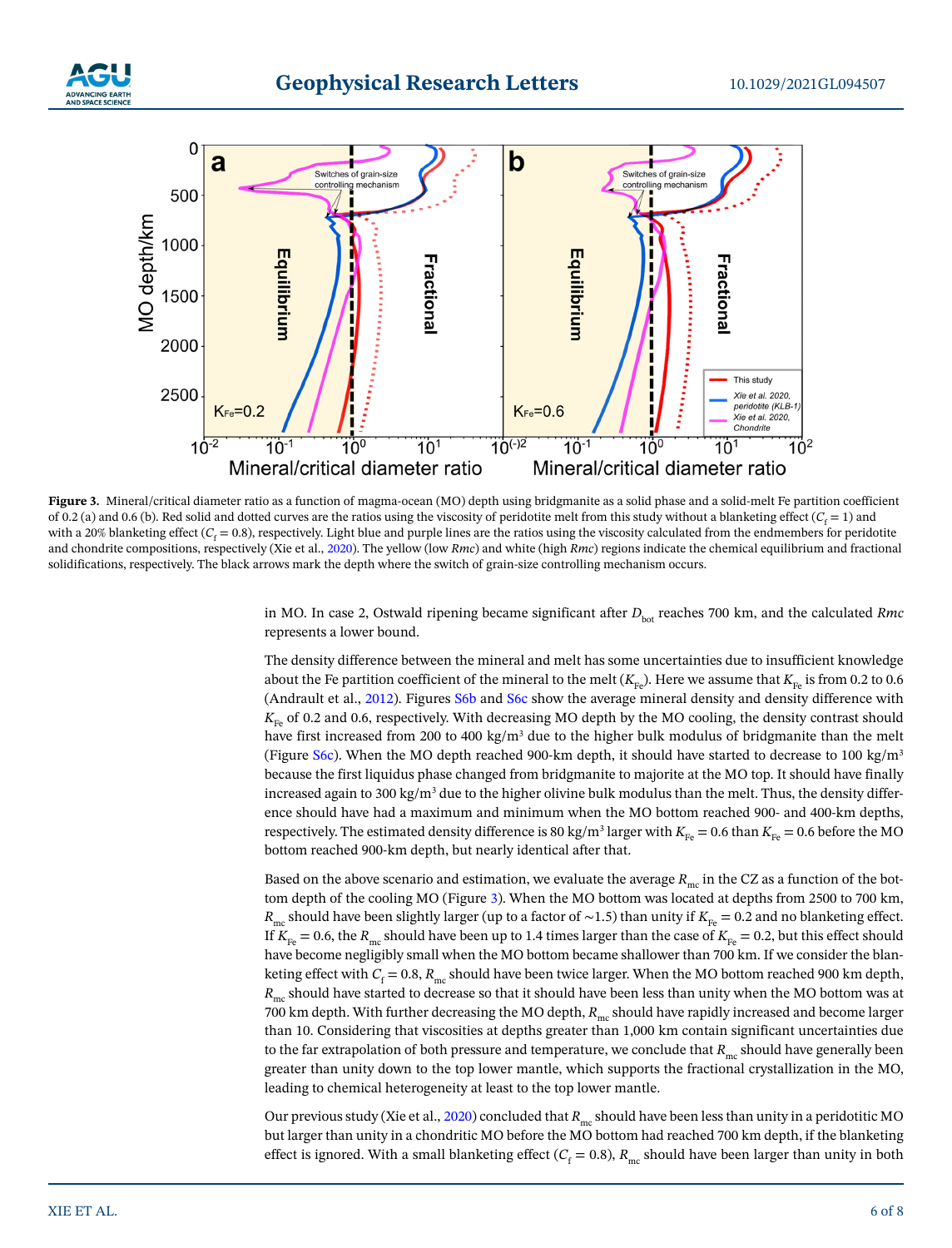![](_page_6_Picture_0.jpeg)

a peridotitic and chondritic MO at the top lower mantle. These previous results implied that the fractional solidification could occur at the top lower mantle in a peridotitic MO with the blanketing effect and a chondritic MO with any blanketing effect. Because the viscosity of peridotite melt in this study, especially under lower-mantle conditions, lower than that estimated using weighted sum endmember viscosities, we further confirm that the fractional solidification should have occurred down to the top lower mantle even in a peridotitic MO, in particular with some blanketing effects.

#### **4.2. Origin of Lower-Mantle Heterogeneity**

The present-day lower-mantle heterogeneity could arise from either (a) a heterogeneous primitive mantle or (b) later differentiation (such as partial melting) of a homogeneous primitive mantle. Since isotopic geochemistry such as noble-gas (Williams & Mukhopadhyay, [2019\)](#page-7-20) and 182W (Touboul et al., [2012\)](#page-7-21) suggests mantle heterogeneities from early history (within ~100 Ma), it is likely that the primitive mantle was already heterogeneous. The present results suggest that the MO fractional crystallization should have formed a bridgmanite-enriched layer. The geodynamic simulation (Ballmer et al., [2017\)](#page-6-10) demonstrated that the bridgmanite-enriched layer could have survived from mantle convection due to the high viscosity and been preserved to the present. Thus, the MO fractional crystallization suggested by the current study supports the chemical evolution model of the lower mantle explaining the primordial isotopic (noble-gas and <sup>182</sup>W) signatures surviving over geologic times and favors heterogeneous primitive mantle.

#### **5. Conclusion**

We investigated the viscosities of peridotite melt to lower-mantle conditions by in situ falling sphere viscometry using synchrotron radiation. We showed that the viscosity of peridotite melt is comparable or slightly lower (a factor of 0.9–0.4) than previously estimated based on the endmember viscosities. We applied the measured viscosity to model the MO solidification. The results further support the hypothesis of fractional solidification in the MO at least down to 1,000 km depths. The fractional solidification in the lower mantle should have induced the formation of a bridgmanite-enriched layer, which may have resisted mantle mixing by convection and contributed to the present-day lower-mantle heterogeneity.

#### **Data Availability Statement**

Data sets for this study (main paper and supporting information) are available at [doi:10.5281/zenodo.5512934](https://doi.org/10.5281/zenodo.5512934).

#### **References**

- <span id="page-6-9"></span>Andrault, D., Petitgirard, S., Lo Nigro, G., Devidal, J. L., Veronesi, G., Garbarino, G., & Mezouar, M. (2012). Solid-liquid iron partitioning in Earth's deep mantle. *Nature*, *487*(7407), 354–357. <https://doi.org/10.1038/nature11294>
- <span id="page-6-10"></span>Ballmer, M. D., Houser, C., Hernlund, J. W., Wentzcovitch, R. M., & Hirose, K. (2017). Persistence of strong silica-enriched domains in the Earth's lower mantle. *Nature Geoscience*, *10*(3), 236–240. <https://doi.org/10.1038/ngeo2898>
- <span id="page-6-5"></span>Bolfan-Casanova, N., Montagnac, G., & Reynard, B. (2014). Measurement of water contents in olivine using Raman spectroscopy. *American Mineralogist*, *99*(1), 149–156. <https://doi.org/10.2138/am.2014.4444>
- <span id="page-6-4"></span>Cochain, B., Sanloup, C., Leroy, C., & Kono, Y. (2017). Viscosity of mafic magmas at high pressures. *Geophysical Research Letters*, *44*(2), 818–826. <https://doi.org/10.1002/2016GL071600>
- <span id="page-6-3"></span>Dingwell, D. B., Courtial, P., Giordano, D., & Nichols, A. R. L. (2004). Viscosity of peridotite liquid. *Earth and Planetary Science Letters*, *226*(1–2), 127–138. <https://doi.org/10.1016/j.epsl.2004.07.017>
- <span id="page-6-0"></span>Elkins-Tanton, L. T. (2012). Magma oceans in the inner solar system. *Annual Review of Earth and Planetary Sciences*, *40*(1), 113–139. <https://doi.org/10.1146/annurev-earth-042711-105503>
- <span id="page-6-6"></span>Faxén, H. (1922). Der Widerstand gegen die Bewegung einer starren Kugel in einer zähen Flüssigkeit, die zwischen zwei parallelen ebenen Wänden eingeschlossen ist. *Annalen der Physik*, *373*(10), 89–119.<https://doi.org/10.1002/andp.19223731003>
- <span id="page-6-8"></span>Fiquet, G., Auzende, A. L., Siebert, J., Corgne, A., Bureau, H., Ozawa, H., & Garbarino, G. (2010). Melting of peridotite to 140 gigapascals. *Science*, *329*(5998), 1516–1518.<https://doi.org/10.1126/science.1192448>
- <span id="page-6-7"></span>Ghosh, D. B., & Karki, B. B. (2011). Diffusion and viscosity of Mg<sub>2</sub>SiO<sub>4</sub> liquid at high pressure from first-principles simulations. *Geochimica et Cosmochimica Acta*, *75*(16), 4591–4600.<https://doi.org/10.1016/j.gca.2011.05.030>
- <span id="page-6-1"></span>Hofmann, A. W. (1997). Mantle geochemistry: The message from oceanic volcanism. *Nature*, *385*(6613), 218–229. [https://doi.](https://doi.org/10.1038/385219a0) [org/10.1038/385219a0](https://doi.org/10.1038/385219a0)
- <span id="page-6-2"></span>Ito, E., Kubo, A., Katsura, T., & Walter, M. J. (2004). Melting experiments of mantle materials under lower mantle conditions with implications for magma ocean differentiation. *Physics of the Earth and Planetary Interiors*, *143–144*, 397–406.<https://doi.org/10.1016/j.pepi.2003.09.016>

#### **Acknowledgments**

The authors thank T. Yoshino, D. Yamazaki, F. Xu, N. Tsujino, H. Gomi, C. Liu, Y. Zhang, V. Jaseem, K. Nishida, R. Ban, X. Su, T. Ishii, and C. Oka for their assistance in conducting experiments; R. Njul, A. Rother, D. Wiesner, D. Krauße for the help on polishing the sample, measuring SEM and Microprobe; E. Ito and C. Wang for the discussions of the project; F. Schiavi for measuring the water content of the recovered sample; L. Yuan for the discussion on viscosity studies using first-principle calculations; and D. Frost for comments on the manuscript. The BDD powder was ground at the Geodynamics Research Center, Ehime University under the PRIUS program with T. Irifune and T. Sinmei (Project Nos. A48, 2016-A02, 2017-A01, 2017-A21, and 2018-B30). This work was supported by JSPS Research Fellowship for Young Scientists (DC2-JP17J10966 to L. Xie), Grants-in-Aid for Scientific Research (Nos. 22224008 and 15H02128 to A. Yoneda), and the European Research Council (ERC) under the European Union's Horizon 2020 research and innovation program (Proposal No. 787527). The in situ falling sphere experiments were performed under the SPring-8 proposals (Nos. 2017B1686, 2018A1637, 2019A1315, and 2020A1201). The images were analyzed using public software Fiji (https://imagej.net/software/ fiji/). Open access funding enabled and organized by Projekt DEAL.